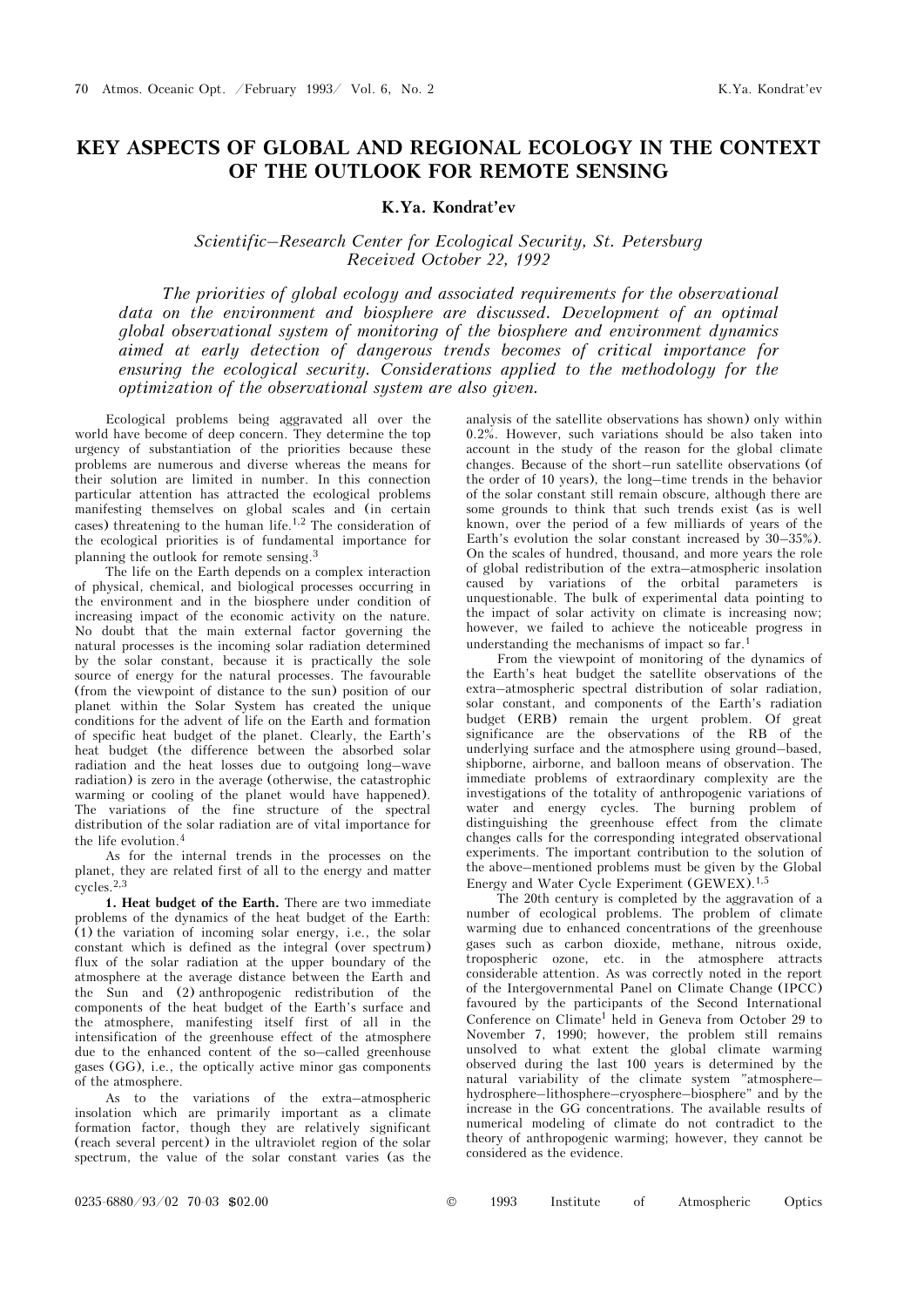Undoubtedly, more considerable attention must be paid to the fact that the main GG is the water vapor. The problem is that the water exists on the Earth in three phases and this leads to the great difficulties of taking account of the changes of state of water and their effect on the climate theory. Thus, for example, the problem of parametrization of formation and evolution of the cloud cover and its interaction with radiation remains unsolved. No less important is an account of the climate formation role of the atmosphere–ocean interaction.<sup>2,5</sup> The serious attention attracts the analysis of the possible aerosol impact on climate which largely compensates for the contribution of the greenhouse effect.<sup>1</sup>

**2. Biosphere dynamics.** It should be noted that the climate changes are only a part (and even not the major part despite their undoubtedly great practical importance) of the global change problem. Most acute problems of the global ecology are associated with the anthropogenic impact on the biosphere, which manifests itself in deforestation, change of the soil fertility, and bioproductivity of the world's ocean resulting in disturbance of the closed global biogeochemical cycles of the elements such as carbon, nitrogen, sulphur, etc. The considerable disturbances of the carbon cycle happened at the end of XIX and beginning of XX centuries.

It is beyond question that the changes in the gas composition of the atmosphere have an impact on its greenhouse effect and can have a pronounced effect on the global climate. Closely related with the above problem is the dynamics of the global ozone layer being subjected to the influence of emissions of chlorfluorocarbons. The problem of the tropospheric ozone, i.e., the ozone content in the air which we breath is no less important. It should be remembered in this case that the possible climate warming and the decrease of the total ozone content in the stratosphere will result in the higher rate of the smog photochemical reactions of the ozone formation near the Earth's surface thereby bringing the severe threat to the human health.

Of key importance (from the viewpoint of the climate change problem as well) is the fact that under conditions of an unperturbed natural medium the global biogeochemical cycles of the elements (carbon, sulphur, nitrogen, phosphorus, etc.) are closed to a high degree of accuracy of the order of 0.01% (see Ref. 2). In the last century this closeness deteriorated nearly by an order of magnitude, that (if this tendency remains unchanged) threaten to cause a global ecological catastrophe, i.e., a destruction of the existing biosphere within several centuries.

That is why the problem of the biosphere dynamics has assumed a fundamental importance and should be considered as the priority of the global ecology.<sup>2</sup>

A lot of regional ecological problems (desertification, pollution of the environment, transboundary transport, deforestation, land degradation, etc.) make integral parts of the global ecology.

The coordination of all the efforts is of primary significance. Bearing in mind that the most acute problem of the global ecology is the global security problem,<sup>2</sup> it is appropriate to formulate the problem of creation of a new special–purpose institution of the UNO, i.e., a center or panel on ecological security (CES) which may include some of already existing organizations (for example, UNESCO, UNEP).

Of particular value is the further progress in the numerical imitation modeling of the biosphere dynamics.<sup>2</sup> which is still at the initial stage of its development and is in fact limited by the elaboration and (mainly) implementation of the imperfect climate models. The most promising way is the gradual enrichment of the available climate models by means of interactive account of biogeochemical cycles (first of all, of carbon, sulphur, and nitrogen) and consequently the interactive reconstruction of changes in the chemical composition of the atmosphere, the most important characteristics of the biosphere, and the climate dynamics. The similar approach must be fruitful to provide the deeper insight (and, if possible, the prediction) into the trends in the climate changes and biosphere dynamics.

Implementation of the numerical imitation modeling, processing, and analysis of data of the global observational system is impossible without the high– speed computers and powerful data centers. Therefore, it is extremely desirable to organize (under the auspices of the UNO) several regional international centers of data and of numerical modeling equipped with the most perfect computers. As models of such a center (making some essential provisos), for example, the European Center for Medium–Range Weather Forecasts (Brecknell, Great Britain) and International Institute for Applied Systems Analysis (Laxenburg, Austria) can serve.

**3. Observational system.** Primariness of the problem of global biosphere dynamics and the distortion of biogeochemical cycles (first of all, of the carbon cycle) determine the urgent necessity of substantiation and design of the optimal global observational system of monitoring of the processes occurring in the biosphere and in the environment that can be realized only on the basis of international cooperation under the auspices of the UNO.

So far lacking substantiation of the optimal (adequate) observational system is possible only on the basis of the data analysis of the numerical imitation modeling aimed at formulation of the priorities and requirements for the observational data.3 The analysis of the trends in the biosphere dynamics based on the observational data calls for the combined use of both conventional (continental and marine) and satellite observational means. In doing so the emphasis should be placed on the concentration of conventional observational means (especially research vessels) in the regions in which the ecological changes are most pronounced and on the employment of the ecosystem approach to optimal design of the observational systems. Similar situation brings forth the problem of optimal design of the global observational systems as the immediate one including, for example, the optimal design of the systems as part of the program Mission to the Planet Earth.1,2 This problem was discussed by Kondrat'ev et al.<sup>3</sup> in detail.

As the analysis of the ecological situation on the European continent shows, the most sensitive to the changing environmental conditions are the control of water resources, soil acidification, wood production, and sea level while relatively insensitive are transport and city development. This analysis leads to the conclusion that only the ecologically secure evolution both in Europe and all over the world can ensure the ecological well– being of the mankind.

Among the measures necessary for ecologically stable development are: (1) energy and resource saving in industry and agriculture, (2) decrease of industrial emissions in the environment with the use of low–waste technologies, (3) improvement of the performance of devices of monitoring of the pollutants, (4) impetus to the development of ecologically secure technologies and products, (5) decrease of employment of chemical fertilizers and pesticides in agriculture, etc. The